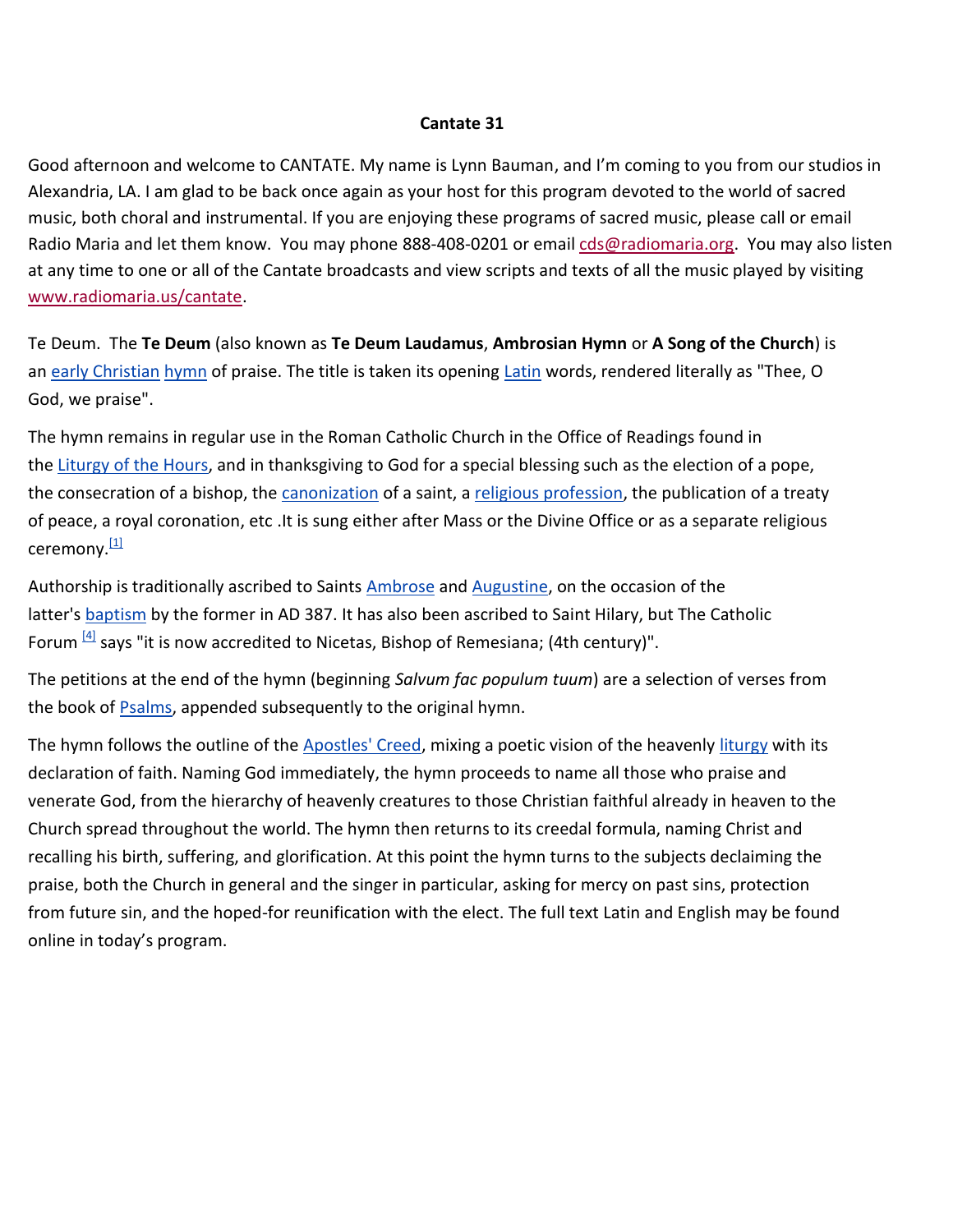# Latin and English text

| Latin text                                       | <b>Translation from the Book of Common Prayer</b>           |
|--------------------------------------------------|-------------------------------------------------------------|
| Te Deum laudamus:                                | We praise thee, O God:                                      |
| te Dominum confitemur.                           | we acknowledge thee to be the Lord.                         |
| Te aeternum Patrem                               | All the earth doth worship thee :                           |
| omnis terra veneratur.                           | the Father everlasting.                                     |
| Tibi omnes Angeli;                               | To thee all Angels cry aloud :                              |
| tibi caeli et universae Potestates;              | the Heavens, and all the Powers therein.                    |
| Tibi Cherubim et Seraphim                        | To thee Cherubin and Seraphin:                              |
| incessabili voce proclamant:                     | continually do cry,                                         |
| Sanctus, Sanctus, Sanctus,                       | Holy, Holy, Holy:                                           |
| Dominus Deus Sabaoth.                            | Lord God of Sabaoth;                                        |
| Pleni sunt caeli et terra                        | Heaven and earth are full of the Majesty :                  |
| maiestatis gloriae tuae.                         | of thy glory.                                               |
| Te gloriosus Apostolorum chorus,                 | The glorious company of the Apostles : praise thee.         |
| Te Prophetarum laudabilis numerus,               | The goodly fellowship of the Prophets : praise thee.        |
| Te Martyrum candidatus laudat exercitus.         | The noble army of Martyrs : praise thee.                    |
| Te per orbem terrarum                            | The holy Church throughout all the world :                  |
| sancta confitetur Ecclesia,                      | doth acknowledge thee;                                      |
| Patrem immensae maiestatis:                      | The Father: of an infinite Majesty;                         |
| Venerandum tuum verum et unicum Filium;          | Thine honourable, true : and only Son;                      |
| Sanctum quoque Paraclitum Spiritum.              | Also the Holy Ghost: the Comforter.                         |
| Tu Rex gloriae, Christe.                         | Thou art the King of Glory: O Christ.                       |
| Tu Patris sempiternus es Filius.                 | Thou art the everlasting Son : of the Father.               |
| Tu ad liberandum suscepturus hominem,            | When thou tookest upon thee to deliver man :                |
| non horruisti Virginis uterum.                   | thou didst not abhor the Virgin's womb.                     |
| Tu, devicto mortis aculeo,                       | When thou hadst overcome the sharpness of death :           |
| aperuisti credentibus regna caelorum.            | thou didst open the Kingdom of Heaven to all believers.     |
| Tu ad dexteram Dei sedes, in gloria Patris.      | Thou sittest at the right hand of God : in the glory of the |
| Iudex crederis esse venturus.                    | Father.                                                     |
| Te ergo quaesumus, tuis famulis subveni:         | We believe that thou shalt come : to be our Judge.          |
| quos pretioso sanguine redemisti.                | We therefore pray thee, help thy servants :                 |
| Aeterna fac cum sanctis tuis in gloria numerari. | whom thou hast redeemed with thy precious blood.            |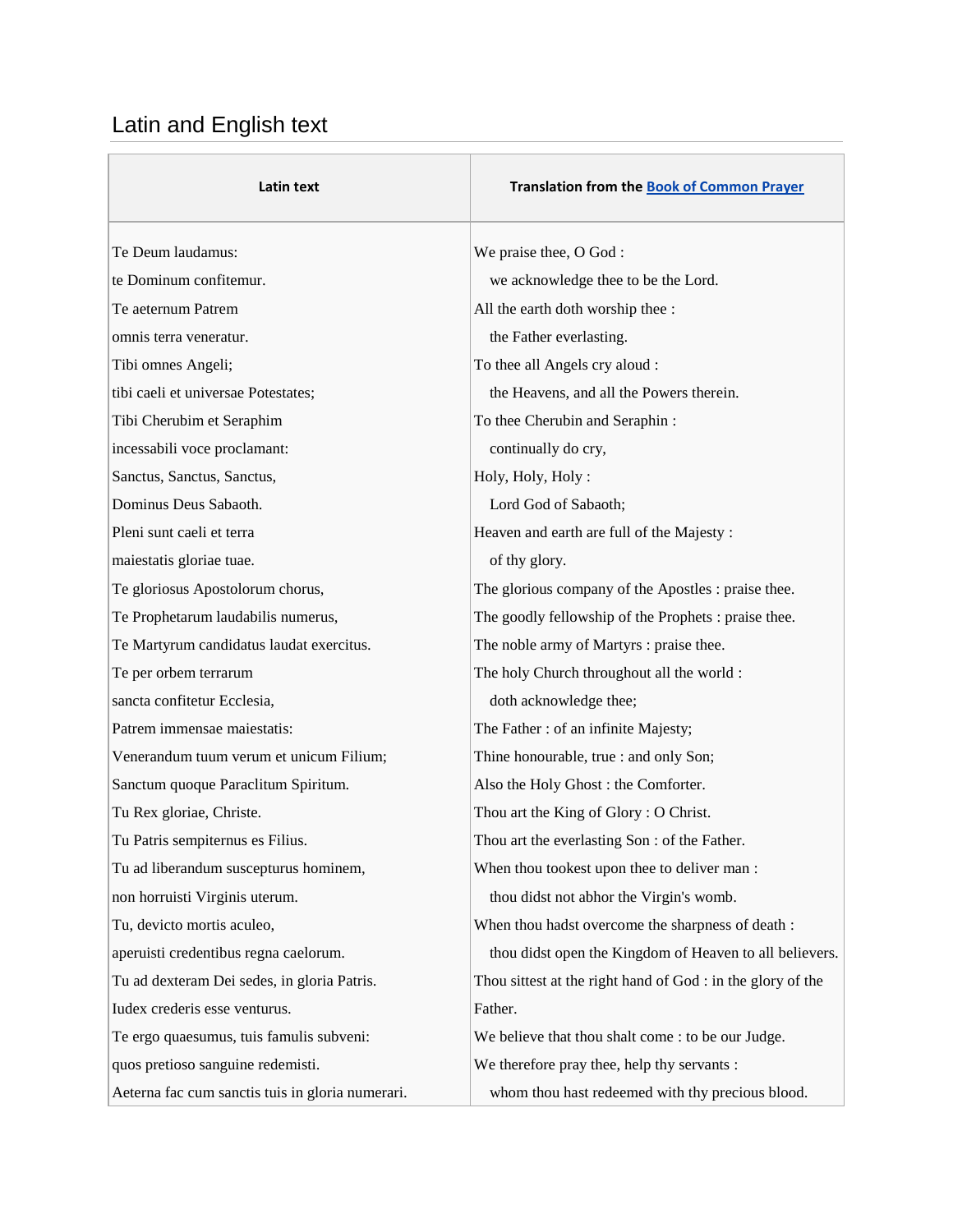| Salvum fac populum tuum,                              | Make them to be numbered with thy Saints: in glory   |
|-------------------------------------------------------|------------------------------------------------------|
| Domine, et benedic hereditati tuae.                   | everlasting.                                         |
| Et rege eos, et extolle illos usque in aeternum.      | O Lord, save thy people :                            |
| Per singulos dies benedicimus te;                     | and bless thine heritage.                            |
| Et laudamus Nomen tuum in saeculum, et in saeculum    | Govern them : and lift them up for ever.             |
| saeculi.                                              | Day by day : we magnify thee;                        |
| Dignare, Domine, die isto sine peccato nos custodire. | And we worship thy Name : ever world without end.    |
| Miserere nostri Domine, miserere nostri.              | Vouchsafe, O Lord : to keep us this day without sin. |
| Fiat misericordia tua,                                | O Lord, have mercy upon us : have mercy upon us.     |
| Domine, super nos, quemadmodum speravimus in te.      | O Lord, let thy mercy lighten upon us :              |
| In te, Domine, speravi:                               | as our trust is in thee.                             |
| non confundar in aeternum.                            | O Lord, in thee have I trusted :                     |
|                                                       | let me never be confounded.                          |

we will hear several versions of The Tedeum in today's program. We begin by listening to Maurice Durufle's transcription from a recording by Charles Tournemire of his Improvisation on the Gregorian Chant, played by Judith Hancock on the Great organ in the Choir of St. Thomas Church, on Fifth Avenue in New York City.

## **Track 1 (6:34) The Te Deum from 5 Improvisations for organ by Charles Tournemire, transcribed by Maurice Durufle and played on the Organ of St. Thomas Church, 5th Ave. NYC, by Judith Hancock.**

Next, The Anonymous Four singing the Te Deum in a Hungarian Monastery. Renowned for their unearthly vocal blend and virtuosic ensemble singing, the four women of Anonymous 4 combine musical, literary, and historical scholarship with contemporary performance intuition as they create ingeniously designed programs, interweaving music with poetry and narrative.

## **Track 2 (6:03) Te Deum from the CD Christmas Music from Medieval Hungary.**

**The Priests** are a [classical](http://en.wikipedia.org/wiki/Classical_music) musical group made up of three [Catholic](http://en.wikipedia.org/wiki/Catholic) [priests](http://en.wikipedia.org/wiki/Priests) all from [Northern Ireland.](http://en.wikipedia.org/wiki/Northern_Ireland) Fr Eugene and his brother Fr Martin O'Hagan are originally from the village of [Claudy,](http://en.wikipedia.org/wiki/Claudy) [County](http://en.wikipedia.org/wiki/County_Londonderry)  [Londonderry](http://en.wikipedia.org/wiki/County_Londonderry) with the family now residing in [Derry](http://en.wikipedia.org/wiki/Derry) whilst Fr David Delargy is from [Ballymena,](http://en.wikipedia.org/wiki/Ballymena) [County](http://en.wikipedia.org/wiki/County_Antrim)  [Antrim.](http://en.wikipedia.org/wiki/County_Antrim) The trio has been singing together since they boarded as students at [St MacNissi's College,](http://en.wikipedia.org/wiki/St_MacNissi%27s_College) Garron Tower, County Antrim. After signing a record deal with [SonyBMG](http://en.wikipedia.org/wiki/SonyBMG) in April 2008 the priests, all from the Diocese of Down & Connor, recorded their debut album in Northern Ireland and Rome, with the unusual honour of having been allowed to record in [St. Peter's Basilica,](http://en.wikipedia.org/wiki/St._Peter%27s_Basilica) [The Vatican.](http://en.wikipedia.org/wiki/Vatican_City)<sup>[\[1\]\[2\]](http://en.wikipedia.org/wiki/The_Priests#cite_note-three-0)[\[3\]](http://en.wikipedia.org/wiki/The_Priests#cite_note-two-2)</sup> Listen as they sing Haydn's Te Deum from the CD "Harmony" recorded in 2009.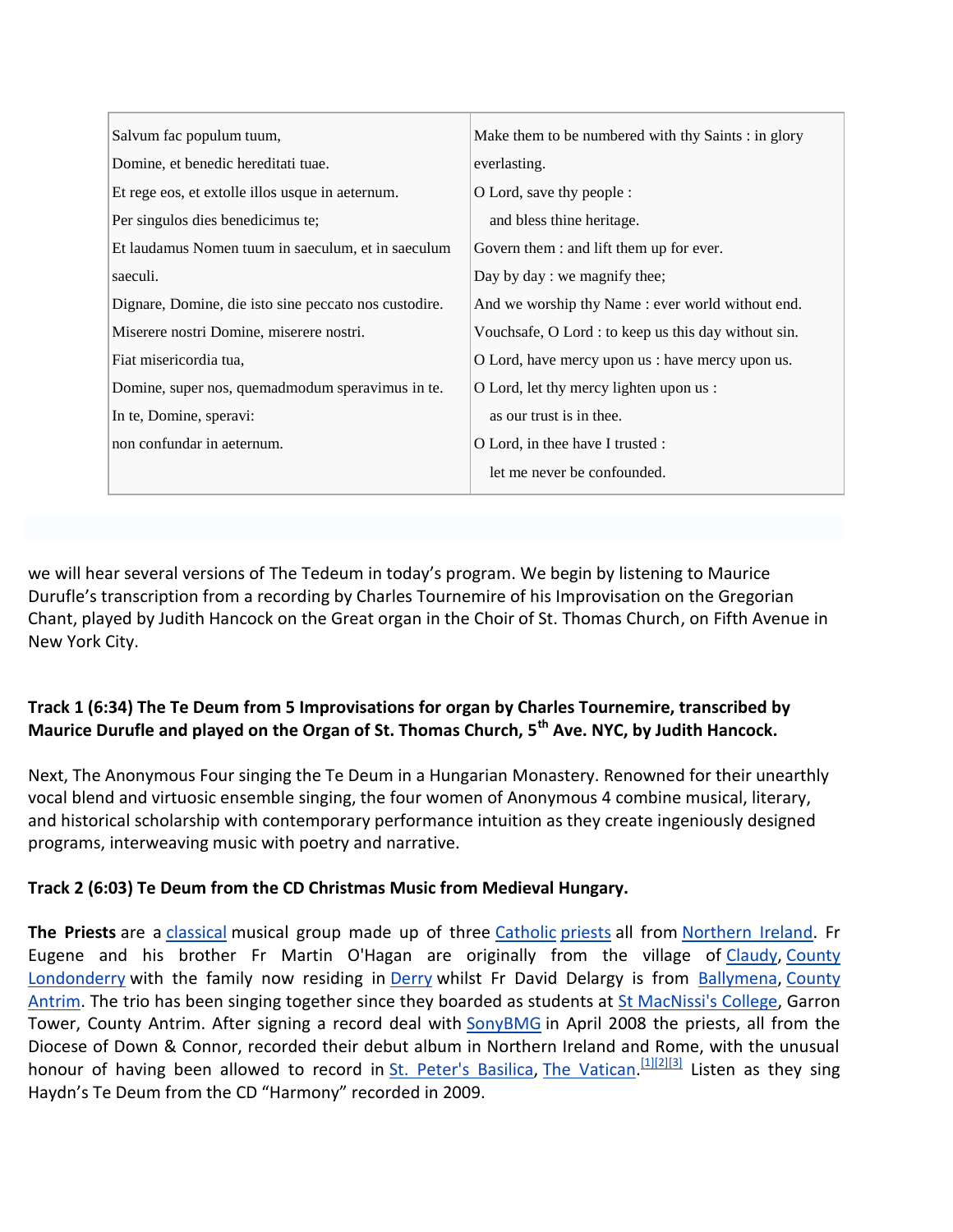### **Track 3 (3:23) Te Deum, The Priests**

[Sir William Walton'](http://en.wikipedia.org/wiki/William_Walton)s *Coronation Te Deum* was written for the [coronation](http://en.wikipedia.org/wiki/Coronation) of [HM Queen Elizabeth II](http://en.wikipedia.org/wiki/Elizabeth_II_of_the_United_Kingdom) in 1952.

It is indeed 'rather splendid'; unlike Walton's other small-scale choral works, it has a boldness and grandeur that borrows easily from Belshazzar's Feast It is a choral incarnation of Walton in 'pomp and circumstance' mode, and with its episodic sections of contrasting tuttis and semi-choruses, it set the pattern that the composer would follow in his subsequent choral settings, such as The Twelve, the Jubilate and the Magnificat.

At the coronation in Westminster Abbey on 2 June 1953, an expanded mixed choir was accompanied by orchestra, brass and organ.

Little is known about Tallis's early life, but there seems to be agreement that he was born in the early 16th century, toward the close of the reign of [Henry VII.](http://en.wikipedia.org/wiki/Henry_VII_of_England)<sup>[\[3\]](http://en.wikipedia.org/wiki/Thomas_Tallis#cite_note-2)</sup> His first known appointment to a musical position was as [organist](http://en.wikipedia.org/wiki/Organ_(music)) of [Dover Priory](http://en.wikipedia.org/wiki/Dover_Priory) in 1530–31, a [Benedictine](http://en.wikipedia.org/wiki/Benedictine) [priory](http://en.wikipedia.org/wiki/Priory) at [Dover](http://en.wikipedia.org/wiki/Dover) (now [Dover College\)](http://en.wikipedia.org/wiki/Dover_College) in 1532.<sup>[\[4\]](http://en.wikipedia.org/wiki/Thomas_Tallis#cite_note-3)</sup> His career took him to London, then the **[Augustinian](http://en.wikipedia.org/wiki/Augustinian)** abbey of [Holy Cross](http://en.wikipedia.org/wiki/Christian_cross) at [Waltham](http://en.wikipedia.org/wiki/Waltham_Abbey_(abbey)) until the abbey was [dissolved](http://en.wikipedia.org/wiki/Dissolution_of_the_Monasteries) in 1540.

Tallis's next post was at [Canterbury Cathedral.](http://en.wikipedia.org/wiki/Canterbury_Cathedral) He was next sent to Court as Gentleman of the Chapel [Royal](http://en.wikipedia.org/wiki/Chapel_Royal) in 1543, where he composed and performed for [Henry VIII,](http://en.wikipedia.org/wiki/Henry_VIII_of_England) <sup>[\[7\]](http://en.wikipedia.org/wiki/Thomas_Tallis#cite_note-6)</sup> [Edward VI](http://en.wikipedia.org/wiki/Edward_VI_of_England) (1547–1553), Queen [Mary](http://en.wikipedia.org/wiki/Mary_I_of_England) (1553–1558), and [Queen Elizabeth I](http://en.wikipedia.org/wiki/Elizabeth_I_of_England) (1558 until he died in 1585).<sup>[\[8\]](http://en.wikipedia.org/wiki/Thomas_Tallis#cite_note-7)</sup> Throughout his service to successive monarchs as organist and composer, Tallis avoided the religious controversies that raged around him, though, like [William Byrd,](http://en.wikipedia.org/wiki/William_Byrd) he stayed an "unreformed Roman Catholic."<sup>[\[9\]](http://en.wikipedia.org/wiki/Thomas_Tallis#cite_note-8)</sup> Tallis was capable of switching the style of his compositions to suit the different monarchs' vastly different demands.<sup>[\[10\]](http://en.wikipedia.org/wiki/Thomas_Tallis#cite_note-9)</sup>

Listen as the Kings College Choir sings this exciting setting followed by Harry Christophers and the 16 singing Thomas Tallis' version of the Te Deum.

#### **Track 4 (9:48) 'Coronation' Te Deum, William Walton**

#### **Track 5 (8:49) Te Deum, Thomas Tallis**

Our next track comes from Hereford Cathedral with the choir singing Benjamin Britten's Te Deum. This great hymn of praise has attracted the imagination of many composers. Benjamin Britten wrote two settings. This Festival Te Deum was composed in 1944 for the choir of St Mark's Church, Swindon. The opening section 'We praise thee, O God' creates an almost trance-like, unworldly effect as the unison voices sing in apparently free time against strictly regular organ chords decorated with pseudo-Baroque